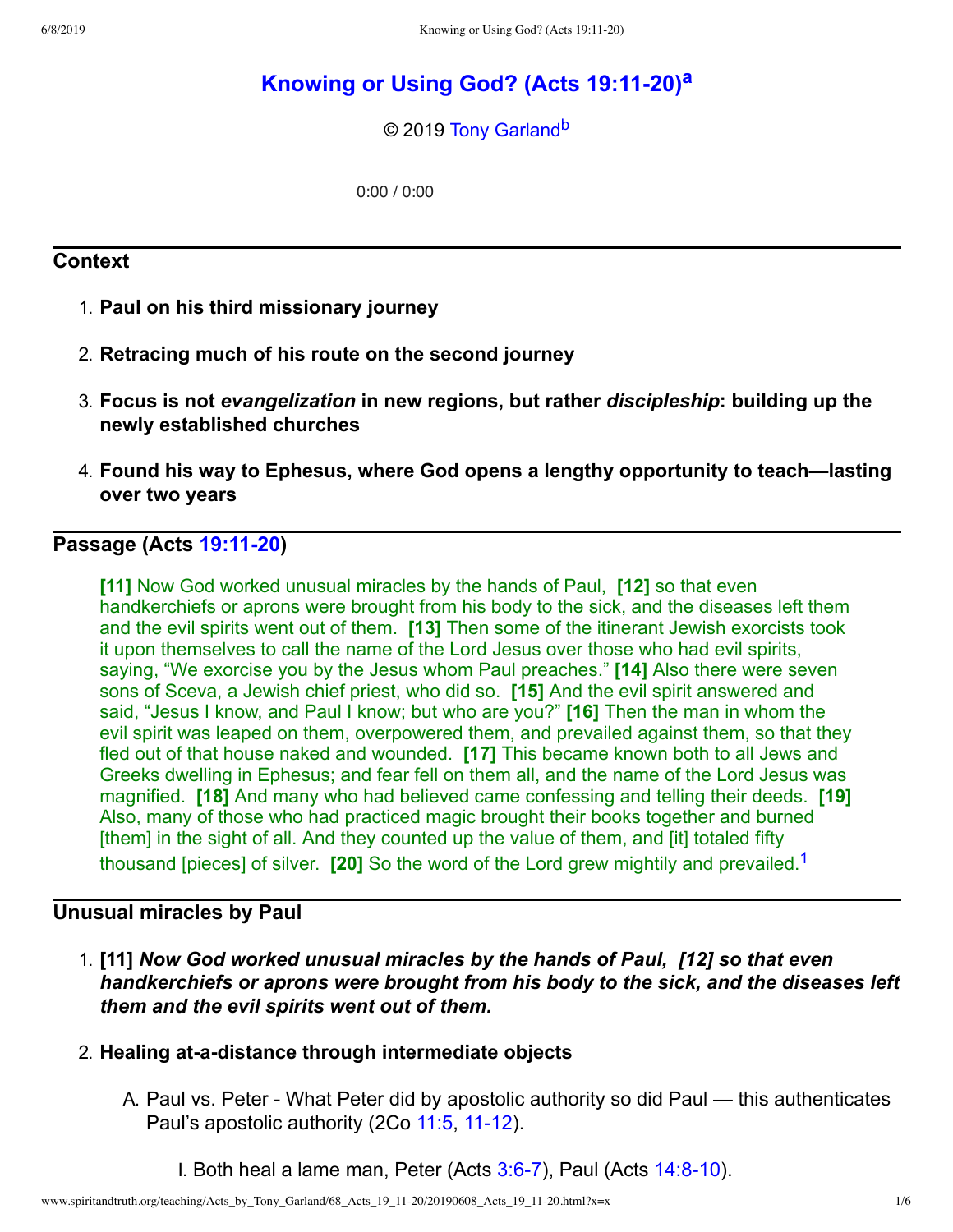- II. Both impart the Holy Spirit by the laying on of hands, Peter (Acts  $8:14-17$ ), Paul (Acts [19:6\)](http://www.spiritandtruth.org/bibles/nasb/b44c019.htm#Acts_C19V6).
- III. Both oppose a sorcerer, Peter (Acts  $8:20$ ), Paul (Acts  $13:6-12$ ).
- IV. Both worshiped, Peter (Acts  $10:25$ ), Paul (Acts  $14:11-13$ ).
- V. Both [miraculously](http://www.spiritandtruth.org/bibles/nasb/b44c016.htm#Acts_C16V26) released from prison, Peter (Acts 12:7-11), Paul (Acts 16:26-29).
- VI. Both raise the dead, Peter (Acts  $9:36-42$ ), Paul (Acts  $20:9-12$ ).
- VII. Both render swift [judgment,](http://www.spiritandtruth.org/bibles/nasb/b44c005.htm#Acts_C5V4) Peter (Ananias and Sapphira drop dead, Acts 5:4 5,9-10), Paul (Elymas the sorcerer blinded, Acts [13:11\)](http://www.spiritandtruth.org/bibles/nasb/b44c013.htm#Acts_C13V11).
- VIII. Both have one complete sermon recorded by Luke, Peter (Acts 2:14-40), Paul  $(Acts 13:16-41)$
- IX. Both entrusted with gospel to people groups, Peter to Jews (Gal.  $2:7-8$ ), Paul to Gentiles (Acts [9:15;](http://www.spiritandtruth.org/bibles/nasb/b44c009.htm#Acts_C9V15) Gal. 2:7-8).
- X. Both heal through indirect media, Peter via a shadow (Acts [5:15\)](http://www.spiritandtruth.org/bibles/nasb/b44c005.htm#Acts_C5V15), Paul via handkerchiefs (Acts 19:11-12).

# 3. *Some* **ailments can be the result of demonic influence**

- A. *When the sun was setting, all those who had any that were sick with various diseases brought them to Him; and He laid His hands on every one of them and healed them. And demons also came out of many, crying out and saying, "You are the Christ, the Son of God!" And He, rebuking [them], did not allow them to speak, for they knew that He* was the *Christ.* (Luke 4:40-41)
- B. Evil spirits: τε [πνεὺματα τὰ πονηρὰ](http://www.spiritandtruth.org/fontsu/index.htm) [*te pneumata ta ponēra*] (Acts [19:12](http://www.spiritandtruth.org/bibles/nasb/b44c019.htm#Acts_C19V12))
- C. Woman with spirit of infirmity 18 years, healed by Jesus
	- I. *So ought not this woman, being a daughter of Abraham, whom Satan has bound —think of it—for eighteen years, be loosed from this bond on the Sabbath?* (Luke [13:16\)](http://www.spiritandtruth.org/bibles/nasb/b42c013.htm#Luke_C13V16)
- D. Peter, preaching in the house of Cornelius
	- I. *. . . God anointed Jesus of Nazareth with the Holy Spirit and with power, who went about doing good and healing all who were oppressed by the devil, for God was with Him.* (Acts [10:38](http://www.spiritandtruth.org/bibles/nasb/b44c010.htm#Acts_C10V38))
- E. As wonderful as modern medicine is, modern science's insistence on strict materialism —denying the reality of a spiritual realm—can only lead to mis-diagnosis in some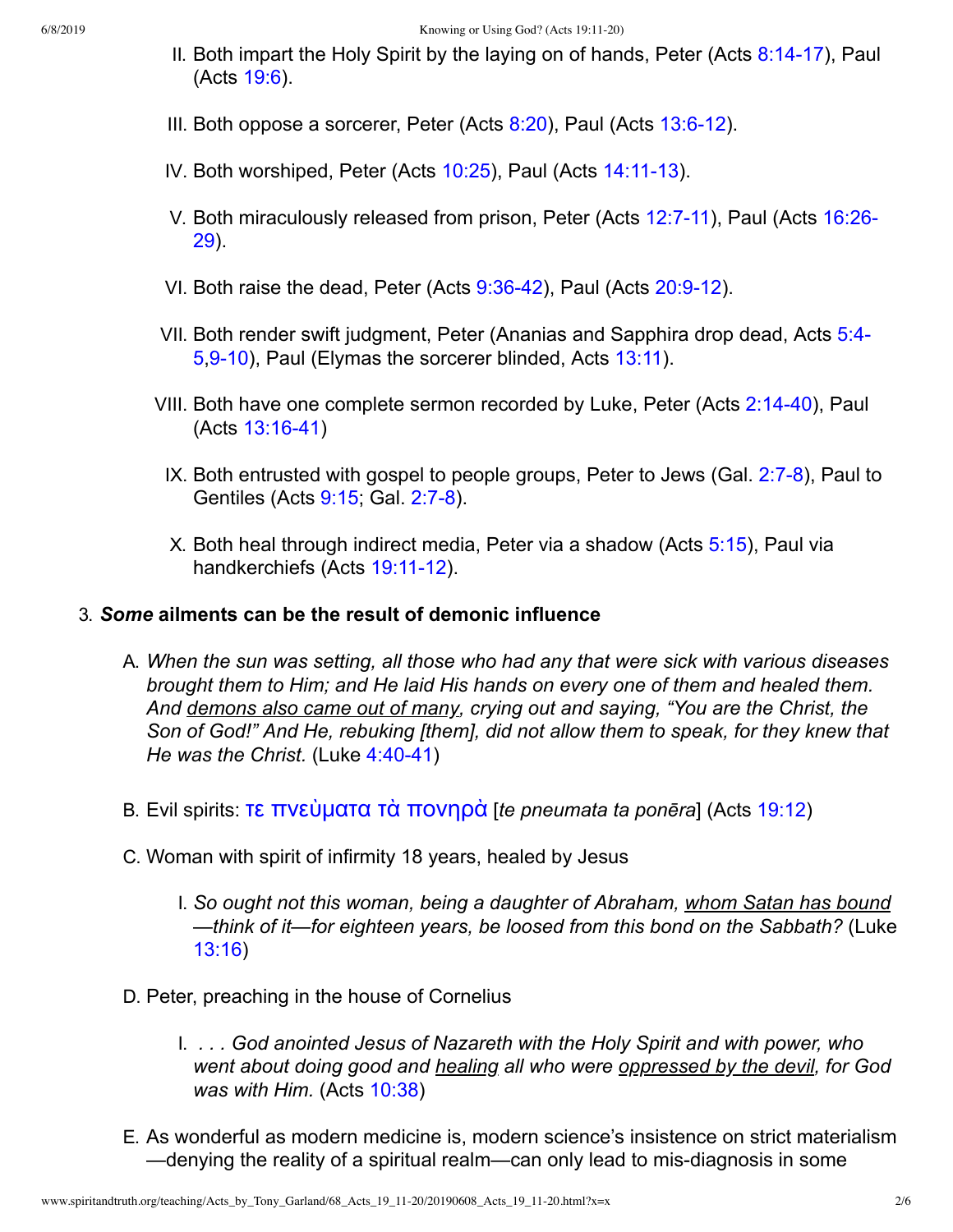cases

F. There is always a cost to rejecting the truth of God's Word

# **Seeking the things of God rather than God**

- 1. **Miracles drew attention of Jewish exorcists**
- 2. Saw the healings, especially the exorcisms-at-a-distance by Paul

### A. Sons of Sceva

- I. *And the evil spirit answered and said, "Jesus I know, and Paul I know; but who are you?"* (Acts [19:15](http://www.spiritandtruth.org/bibles/nasb/b44c019.htm#Acts_C19V15))
- II. Essentially: I know the authority of Jesus and I know the authority of Paul, but what spiritual **authority** do you have?
- III. Ἰησου`ν γινώσκω καὶ τὸν Παυ`λον [ἐπίσταμαι,](http://www.spiritandtruth.org/fontsu/index.htm) ὑμει`ς δὲ τίνες ἐστέ [*Iēsoun ginōskō kai ton Paulon epistamai, hymeis de tines este*]
	- a. Jesus I know experientially (*ginōskw*), Paul I know about (*epistamai*), but who are you?
- B. Drawn by the power/ability, no relationship, disconnected from the True Source

I. *We exorcise you by the Jesus whom Paul preaches...* (Acts [19:13](http://www.spiritandtruth.org/bibles/nasb/b44c019.htm#Acts_C19V13))

- C. Simon the sorcerer
	- I. *And when Simon saw that through the laying on of the apostles' hands the Holy Spirit was given, he offered them money* (Acts [8:18](http://www.spiritandtruth.org/bibles/nasb/b44c008.htm#Acts_C8V18)).

### 3. **Religion vs. relationship**

- A. Drawn to religious practices, symbols, but don't know God
- B. Disobedient to God unfamiliar with or, more often, unwilling to submit to God's authority
	- I. Busy about religious involvements love "spirituality" and sampling various spiritual rituals and practices—even Christian ones
	- II. *Not everyone who says to Me, 'Lord, Lord,' shall enter the kingdom of heaven, but he who does the will of My Father in heaven. Many will say to Me in that day, 'Lord, Lord, have we not prophesied in Your name, cast out demons in Your name, and done many wonders in Your name?' And then I will declare to them, 'I never knew you; depart from Me, you who practice lawlessness!'* (Mat. 7:21-23)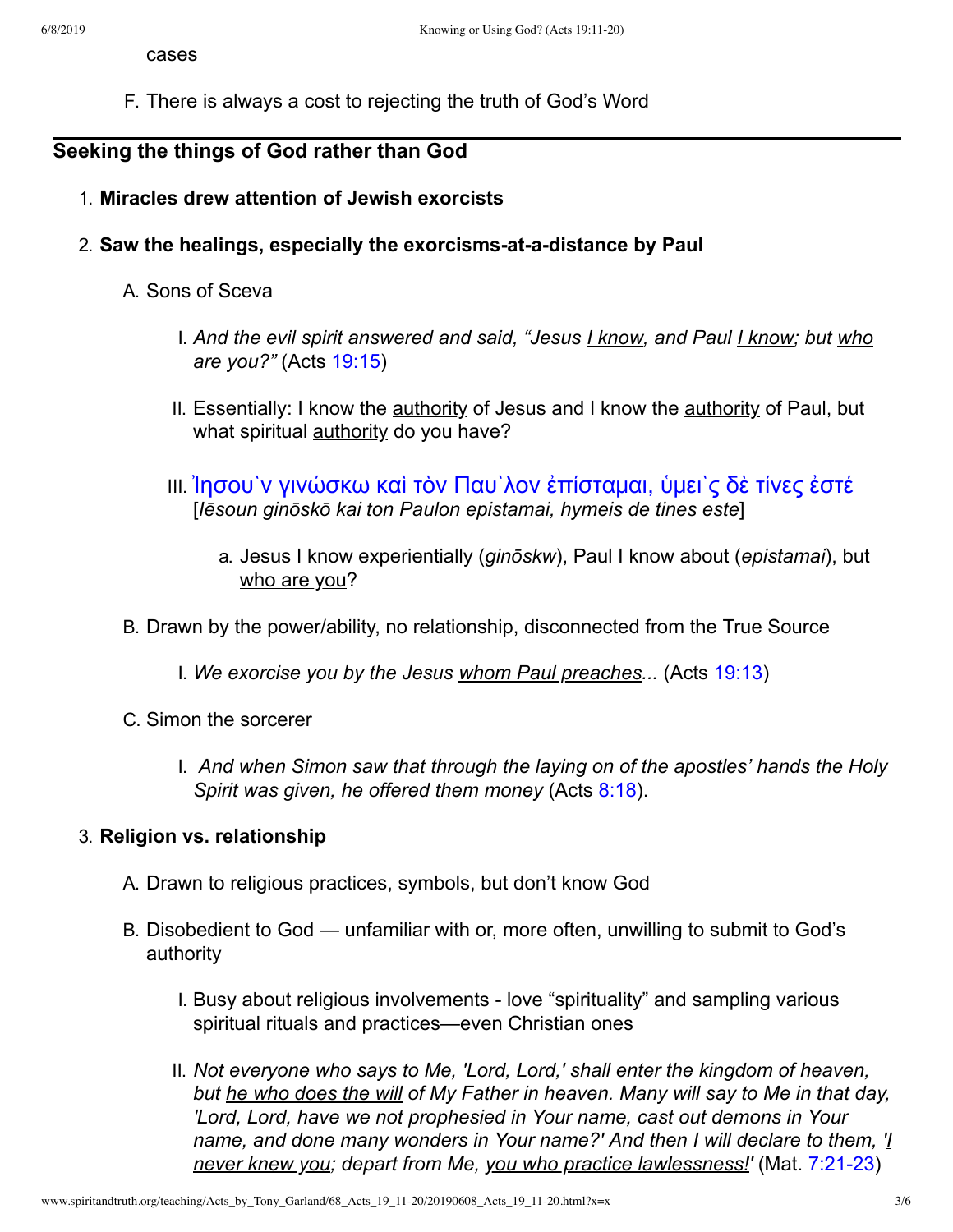- III. Have no intention of knowing God, because doing so involves submission to His will
	- a. *He who does the will of My Father*
	- b. *You who practice lawlessness*
- C. Have religion, but no relationship: *I never knew you*

# 4. **Hanging around the things of God, but lacking a true understanding of God**

- A. The Rabshakeh, representing Sennacherib, the king of Assyria, said to the Jewish people:
	- I. *But if you say to me, 'We trust in the LORD our God,' [is] it not He whose high places and whose altars Hezekiah has taken away, and said to Judah and Jerusalem, 'You shall worship before this altar in Jerusalem'?* (2K. [18:22](http://www.spiritandtruth.org/bibles/nasb/b12c018.htm#2K._C18V22))
- B. Modern examples unbelievers quoting cherry-picked passages while admonishing true Christians what God is like or what He wants of us
	- I. "God is love"
	- II. "Don't judge"
	- III. *But to the wicked God says: "What [right] have you to declare My statutes, Or take My covenant in your mouth, Seeing you hate instruction And cast My words behind you?"* (Ps. 50:16-17)
- 5. **These exorcists were not seeking God, but what God could do—they were seeking God's** *hand* **rather than His** *face*

**Spiritual authority of those who submit to the Ultimate Spiritual Authority**

- 1. Different between Paul—who had authority at-a-distance—and the Jewish exorcists **who were trounced in person**
- 2. *[17] This became known both to all Jews and Greeks dwelling in Ephesus; and fear fell on them all, and the name of the Lord Jesus was magnified. [18] And many who had believed came confessing and telling their deeds. [19] Also, many of those who had practiced magic brought their books together and burned [them] in the sight of all. And they counted up the value of them, and [it] totaled fifty thousand [pieces] of silver.*
- 3. **The result: radical conversions**
	- A. Serious initial steps toward sanctification (burning magic books)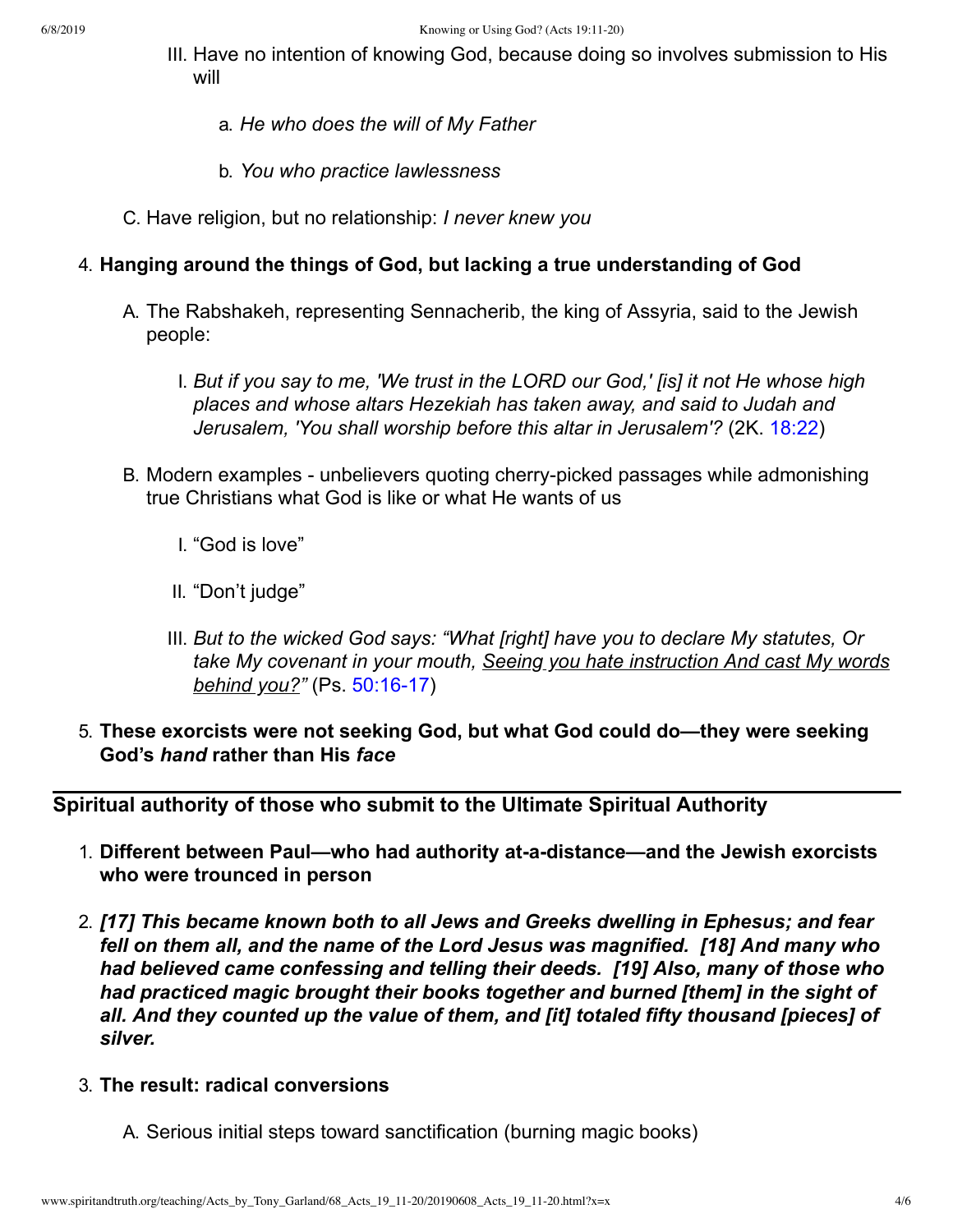- <span id="page-4-1"></span><span id="page-4-0"></span>B. Fifty thousand pieces of silver
	- I. "Fifty thousand days' wages for a common laborer"<sup>[2](#page-5-3)</sup>
	- II. "would have taken ten laborers twenty years to earn" $3$
	- III. At a minimum hourly wage of \$7.25, this would equal the staggering amount of \$2.9 million dollars today<sup>[4](#page-5-5)</sup>
	- IV. Indicates how steeped in the occult Ephesus was in the day Paul ministered: "Ephesian letters" became a phrase applied to magical scrolls.
- <span id="page-4-2"></span>C. How many more magic books could we find on shelves today—especially of our young people—than 30 years ago?
- D. Following Christ is not about your best life now—enhancing your present way of life as if Christianity is "this life plus Jesus"
- E. Following Christ involves a radical departure from all those things which God hates as He shows us
	- I. As in this instance: it may be sudden and dramatic
	- II. In other cases, it will be a gradual process of sanctification
	- III. But, if a believer is sensitive to the unction of the Spirit—they will learn not to resist when He "fingers" something in our live which we need to deal with: often by forsaking
	- IV. The longer we dilly-dally, the more we stunt our progressive walk with the Lord
	- V. If we really want all God has for us, why won't we give up the things which keep us from spiritual maturity?
	- VI. Our perspective is askew: we are not properly assessing the cost of disobedience and the blessing of obedience
- F. Following Christ *will* cost: it may be money, it may be reputation, it may be influence, or acceptance
- G. He who loves his life will lose it, and he who hates his life in this world will keep it for *eternal life.* (John [12:25](http://www.spiritandtruth.org/bibles/nasb/b43c012.htm#John_C12V25))
- H. In comparison with eternal rewards and our future life in glory, the ungodly things which hold us here are a fool's trade

Sat Jun 8 21:34:57 2019